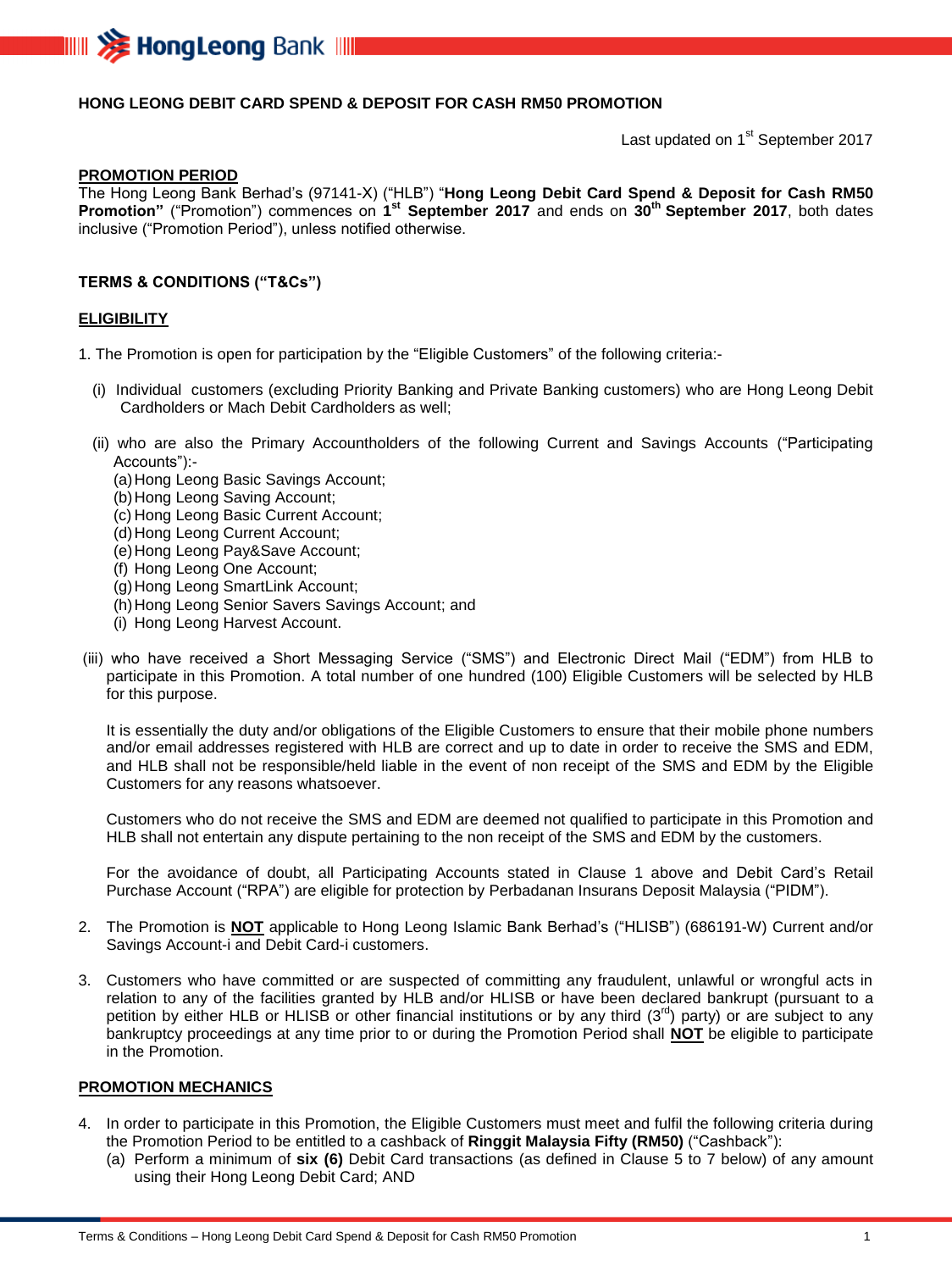

(b) Maintain / Achieve a Monthly Incremental Deposit (as defined in Clause 8 to 11 below) of a minimum amount of **Ringgit Malaysia Two Thousand (RM2,000)**.

[Clause 4(a) and (b) are collectively known as "Promotion Criterias"].

- 5. Debit Card transactions refer to Debit Card Present and Card-Not-Present transactions including but not limited to local and overseas retail point-of-sale purchases (Contact and/or Contactless), online purchases, auto-billing and Touch 'n Go reloads which are successfully recorded and posted to the Eligible Customers' RPA but EXCLUDE the following transactions:
	- (a) Automated Teller Machine ("ATM") withdrawal;
	- (b) Refunded, disputed, unsuccessful, reversed/void, unauthorized, fraudulent or unlawful transactions;
	- (c) Payment of Debit Card Issuance Fee/ Annual Fee/ Renewal Fee; and
	- (d) Any other form of services or miscellaneous fees (including Penalty Charges) imposed by HLB.
- 6. Debit Card transactions made in foreign currencies will be converted and computed in Ringgit Malaysia (RM) based on the conversion rate determined by HLB at the time of transactions.
- 7. Eligible Customers can only participate in this Promotion with one (1) Hong Leong Debit Card.

8. Monthly Incremental Deposit is defined as the Daily Average Balance ('DAB") of the Participating Accounts throughout the Promotion Period minus the closing balance on  $31<sup>st</sup>$  August 2017. *DAB = Sum of daily end day balances throughout the Promotion Period Number of days throughout the Promotion Period i.e. thirty (30) days*

# *Monthly Incremental Deposit = DAB – Closing Balance on 31st August 2017*

- 9. For the purpose of this Promotion, all deposits must be New Funds. For the avoidance of doubt, New Funds are:
	- (a) Cash, interbank GIRO, new funds received via telegraphic transfer from other banks, local cheque or banker's cheque issued by other banks; and/or
	- (b) Proceeds arising from the redemption of equity, unit trust funds, bonds and/or Hong Leong Invest Safe that are re-deposited into any of the Participating Accounts.
- 10. "New Funds" are **NOT**:
	- (a) Maturing Fixed Deposit ("FD"), Term Deposit-i ("TD-i"), General Investment Account ("GIA") or premature withdrawal of FD, TD-i or GIA; and/or
	- (b) Inter-branch transfer within HLB and HLISB including third (3rd) party transfer.
- 11. For Eligible Customers with multiple Participating Accounts, their DAB in each Participating Account shall be aggregated to calculate the total Monthly Incremental Deposits to entitle for the Cashback.
- 12. HLB will track the Eligible Customers' entitlement automatically at the end of the Promotion Period based on the Promotion Criterias met. No registration of participation is required.
- 13. HLB shall not be liable and responsible for any failure or delay in transmission and/or reflection in the Eligible Customers' RPA on the relevant Debit Card transactions and/or Participating Account on the relevant deposits transactions which may result in the Eligible Customers being omitted from receiving or not entitled to the Cashback for the Promotion.
- 14. Total Cashback payout is capped at **Ringgit Malaysia Five Thousand only (RM5,000)** under this Promotion and it is limited to **one hundred (100)** Eligible Customers throughout the Promotion Period. Each Eligible Customer is entitled to **Ringgit Malaysia Fifty** (**RM50)** only regardless of the number of Hong Leong Debit Card(s) and/or Participating Account(s) that he/she has with HLB.
- 15. The Eligible Customers' Hong Leong Debit Cards and RPA as well as Participating Account(s) must remain open, active and valid with a minimum account balance of **Ringgit Malaysia Two Hundred (RM200)** from **1 st September 2017** until **31st December 2017** for the purpose of the Cashback crediting, failing which, the Eligible Customers shall be disqualified from receiving the Cashback and the Cashback shall be forfeited.
- 16. Cashback will be credited into the Eligible Customers' RPA no later than **31st December 2017**. Nevertheless, HLB will not be responsible for any delay in crediting the Cashback.
- 17. The Eligible Customers shall be notified by HLB on the successful crediting of Cashback either in writing, by phone, by SMS, by posting the Eligible Customers' names and Hong Leong Debit Card numbers (in masked